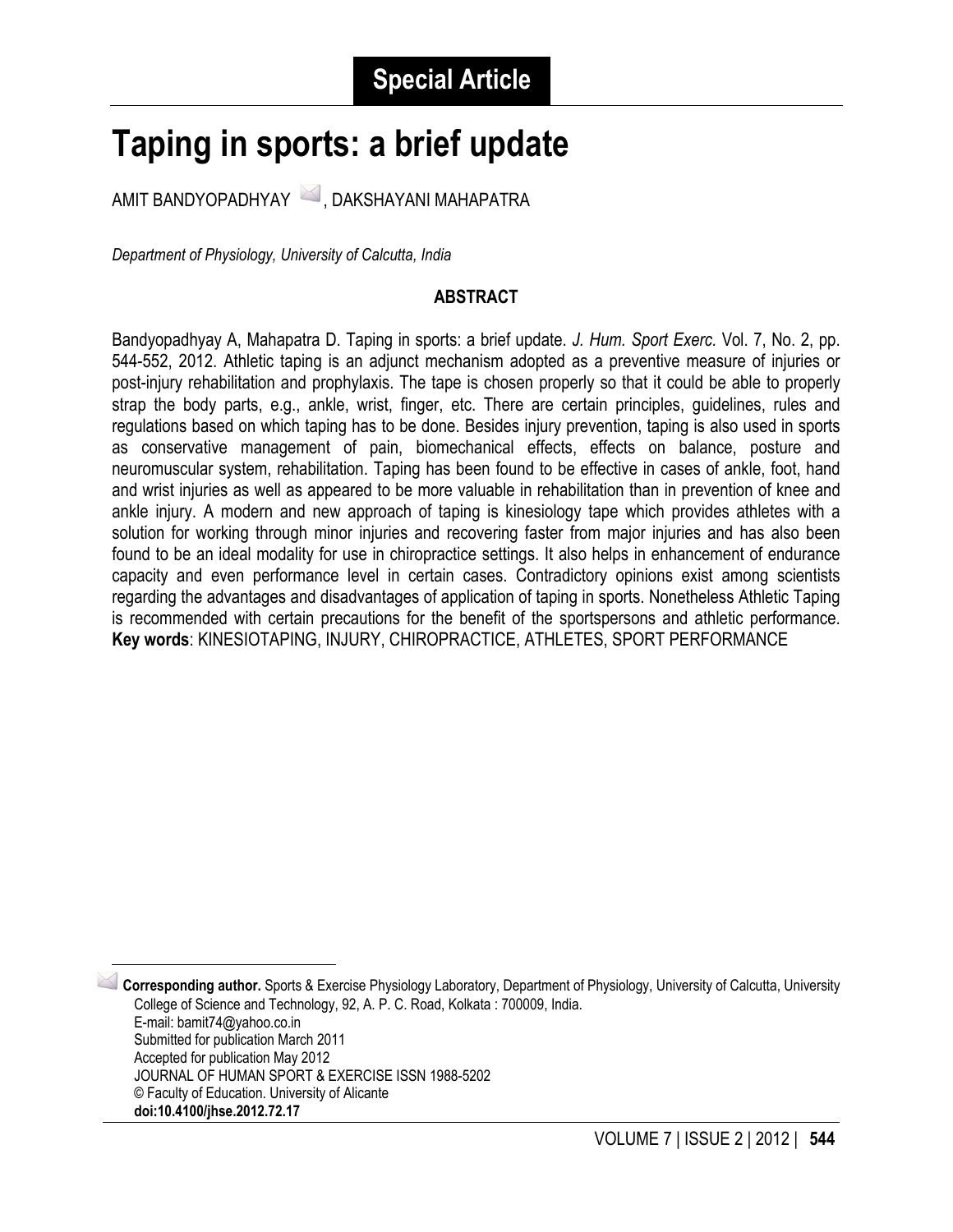# <span id="page-1-0"></span>**INTRODUCTION**

Athletic taping is a temporary technique or an adjunct mechanism adopted as a measure of post-injury rehabilitation (Birrer & Poole, [2004](#page-6-0)). It is mainly used as a preventive measure by athletes to protect an existing injury. The goals of the taping in sports are to restrict motion of injured joint(s), compress soft tissues to prevent swelling, support to the anatomical structure involved in the injury, serve as a splint or to secure a splint, secure the dressing and/or bandages, protect the injured part from re-injury and to protect the injured part while the healing process is under progress (Birrer & Poole, [2004](#page-6-0)).

Therefore, the taping is mainly procured as one of the means of rehabilitation and prophylaxis in cases of support and stability, immediate first aid, securing a pad or brace, preventing injury, restricting the angle of pull and psychological assistance (Birrer & Poole, [2004](#page-6-0)).

Athletic Taping has been in the fore-front for a long time. It plays an important role in coping up with postinjury conditions of an athlete and also performing in the field even before completing the rehabilitative recovery from injury. Literatures suggest that taping serves as a measure of "post-injury rehabilitation" and yet there has still been others who point out on the disadvantages of taping in reducing performance and skill (Aminaka & Gribble, [2005](#page-6-0); Nyland et al., [2002;](#page-7-0) Ernst et al., [1999](#page-7-0); Inklaar, [1994](#page-7-0); Warme & Brooks, [2000;](#page-8-0) Parkkari, [2002\)](#page-8-0). Although it is such a common technique, yet complete guide to the principles and techniques involved in taping, its advantages, types, disadvantages, etc. are rare to be found. This article nonetheless serves the purpose of providing a suitable guide about the basics of Athletic Taping.

The McConnell method of patellar taping has been a popular practice among athletic trainers and other health care professionals when treating patients with PFPS. However, the clinical evidence for the success of this intervention is still unclear. An insufficient number of randomized controlled trials, inconsistency of tape application techniques, and variance in measurement of specific outcome variables limit the strength of clinical efficacy and evidence (Aminaka & Gribble, [2005](#page-6-0)).

# *Principles of taping*

Athletic taping is based on certain criteria or set rules, regulations and guidelines which form the major "principles" based on which the experts carry out the process of taping on the injured part of the sports person. General principle also includes few criteria which practitioners should consider – skin preparation, functional position of the body part to be taped, body mechanics of the practitioner, tape application and removal of the tape post activity. Skin preparations that should be carried out before taping includes removal of hair, cleaning of skin, addressing of any lesions with necessary consultation, using adherents and lubricants, anderwraps, underpads, etc. (Zetaruk, [2000\)](#page-8-0). The major principles which are to be followed are (Garret et al., [2001;](#page-7-0) Gissane et al., [2001](#page-7-0)):

- Placing the athlete in an appropriate position.
- Appropriate selection of:
	- $\circ$  A comfortable table height and position that is appropriate for the health care provider to minimize strain and fatigue.
	- $\circ$  Type and width of the tape.
- Application of tape:
	- $\circ$  To a drv and clean area and at body temperature.
	- $\circ$  Immediately after cryotherapy or hydrotherapy is to be prevented.
- Taping should be: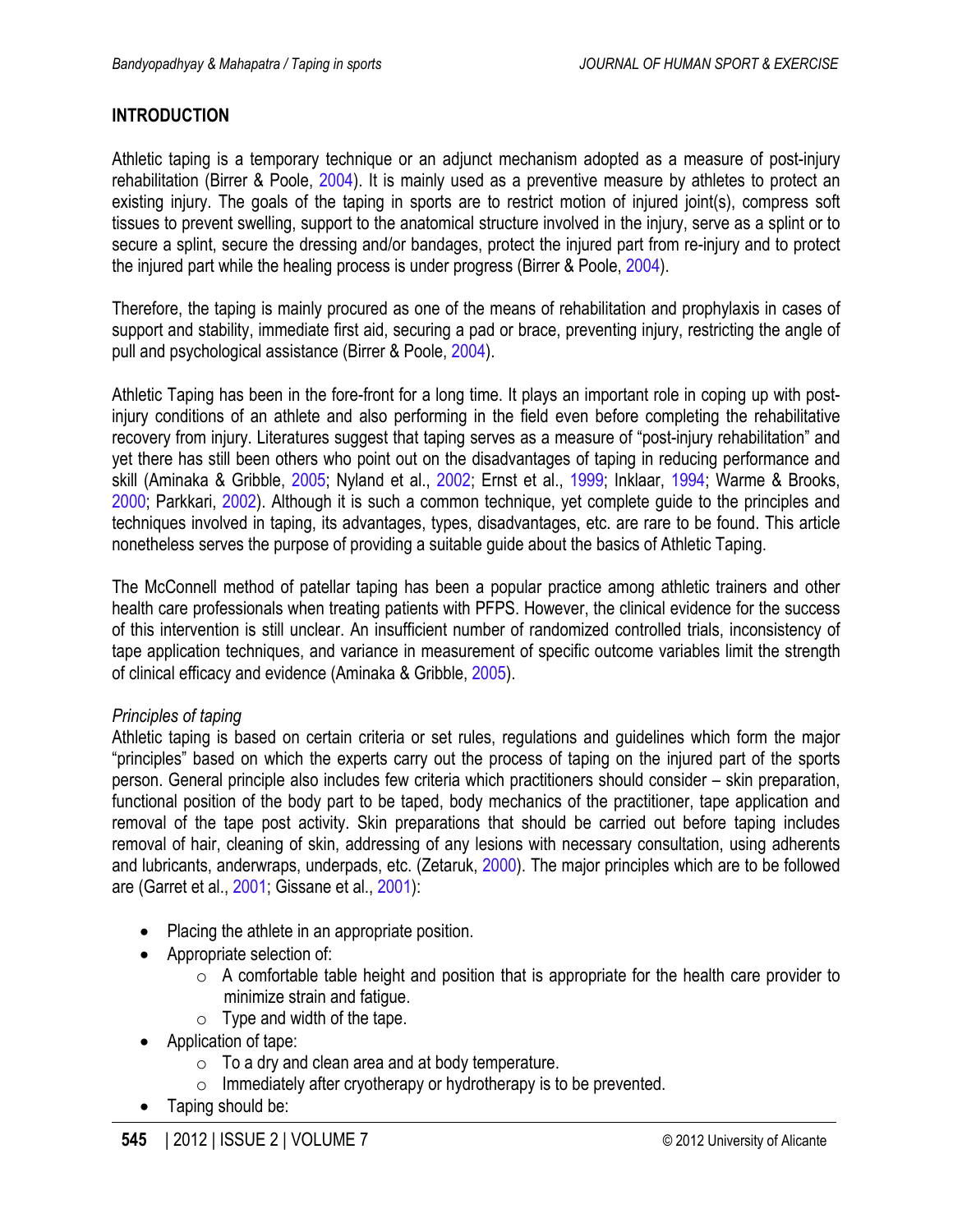- o Prevented at the site of perspiration.
- o Applied directly on skin or on under-wrap.
- $\circ$  Done on skin with the tape adherent to prevent slippage.
- <span id="page-2-0"></span>• Areas subjected to friction blisters should be covered with protective pads or under-wraps.
- While applying tape, the following should be kept in mind:
	- $\circ$  It should be firm, vet smooth and wrinkle free
	- $\circ$  There should not be impairment of normal circulation, normal movement of muscles and tendons present underneath the tape.
	- o Avoid pressure on bony prominences.
	- o Any tingling, numbness, decreased tactile sensations or impaired distal venous return should be monitored and taken care of immediately, if noted.
- The tape is to be broken or torn in an extended or stretched fashion to avoid folded edges
- Removal of tape should be done following the proper methods by using tape cutters and specially designed scissors
- The skin has to be cleaned adequately of the tape residue
- Any blisters or skin abrasions, if noted, should be taken care of immediately

# *Types of tape used in sportspersons*

A tape should be chosen properly so as to be able to strap the given body part properly. It should be of the proper size.

Tape is graded on the basis of the following characteristics (Birrer & Poole, [2004\)](#page-6-0):

- Number of vertical (warp) and horizontal (woof) threads per square inch.
- Tensile strength.
- Composition.
	- o Bleached or unbleached cotton.
	- $\circ$  Cotton plus synthetic fibre.
	- o All synthetic fibre.
- Adhesive mass (stickiness).

The thread count varies between 120 and 150 per sq. inch. Higher thread count implies higher tensile strength, overall higher quality, better adhesive, easier to unwound, long lasting and costlier (Birrer & Poole, [2004](#page-6-0)). Tensile strength increases on folding edge of the tape whereas bleaching and colouring lowers it.

# *Common taping techniques*

Taping can be done in various regions of the body as and when required. Table [1](#page-4-0) illustrated the uses of different taping techniques along with the common cases of injury in which they are used and the corresponding needed materials.

# *Significance of taping in sports*

• **Injury prevention:** Taping is mainly used to provide assistance to the athlete for the return to activity after a minor injury (Cartwright & Pitney, [2003](#page-7-0)). Proper application of the tape is generally able to provide stability and support to the injured structure, thus helping the athlete to return to the sport before the area has returned to pre-injury status. Taping has been familiarized as one of the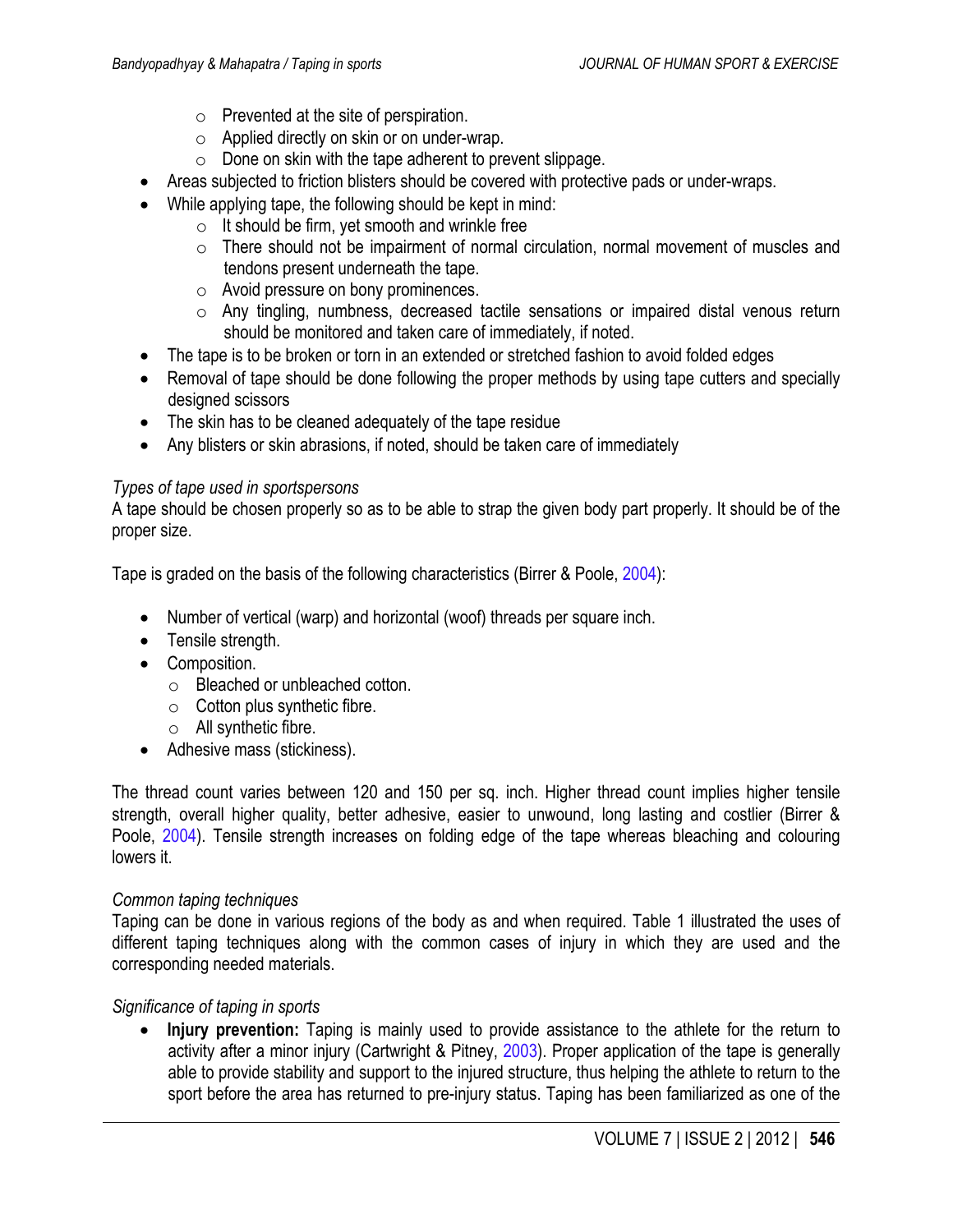<span id="page-3-0"></span>major procedure of prevention strategies to reduce injury in collision sports by reduction in the possibility of extrinsic factors like contact with equipment or another participant (Parkkari et al., [2001;](#page-8-0) Marshall et al., [2001;](#page-7-0) Gissane et al., [2001](#page-7-0); Engstrom & Renstrom, [1998\)](#page-7-0). Overuse injury of the wrists and ankles, especially in gymnastics can also be prevented (Chomiak et al., [2000\)](#page-7-0). Severity of many injuries can be reduced to some extent by taping (Inklaar, [1994](#page-7-0)). Taping may prove to be superior to rigid and semi-rigid bracing in injury prevention (Zetaruk, [2000](#page-8-0)). Community amateur and most professional athletic events most frequently use prophylactic taping (Robbins & Waked, [1998](#page-8-0)). It has also been proposed that taping reduces occurrence of injury and its intensity in most sporting activities (Butterwick et al., [1996;](#page-6-0) Bahr et al., [1994](#page-6-0)).

- **Conservative management:** Appropriate application of tape has been found to reduce the symptoms of medial tibial stress syndrome or shin splint (Specchiulli & Cofano, [2001\)](#page-8-0). In most patients non-operative treatments including patella-femoral taping and bracing has been considered effective (Agnew, [1993](#page-6-0)). Taping has been found to be effective in combating turf-toe injuries (Ugalde & Batt, [2001](#page-8-0)). Taping has been referred for a condition "sand toe", a condition similar to turf-toe along with certain other precautions (Powers et al., [1997](#page-8-0)). Non-operative management in certain wrist injuries in cases of alpine skiing includes taping (Frey et al., [1996](#page-7-0)).
- **Biomechanical effects of taping:** Taping has significant advantages in assisting the patient in maintaining normal biomechanics during participation (Palmer & Lane-Larsen, [1994\)](#page-8-0). Ankle taping has been found to decelerate inversion velocity significantly and facilitate a protective neuromuscular response (Ernst et al., [1999](#page-7-0)). Taping improves force attenuation in lower extremity during running by shifting peak force to forefoot and hence acting synergistically in weight bearing (Baquie, [2002](#page-6-0); Nyland et al., [2002\)](#page-7-0).
- **Role in Pain Management:** Taping plays a significant role in reduction of pain form physical activity. Irritated inflamed neural tissue can be mechanically uploaded by taping along the nerve tract, thus shortening the inflamed region and reducing the pain (Heidt et al., [1996;](#page-7-0) McConnell, [2002\)](#page-7-0). Taping has been found to improve resting scapular position (Baker & Juhn, [2000\)](#page-6-0). Often before considering surgical alternatives as in case of patella-femoral pain syndrome, taping is considered to be a better method (McConnell, [2000](#page-7-0)).
- Taping has been found to enhance proprioception and position sense at the ankle (Alt et al., [1999](#page-6-0); Refshauge et al., [2000](#page-8-0); Simoneau et al., [1997](#page-8-0)).
- Taping is a preventive strategy during lower extremity rehabilitation by minimizing foot and ankle injuries especially during functional return activities (Loudon et al., [1998](#page-7-0)).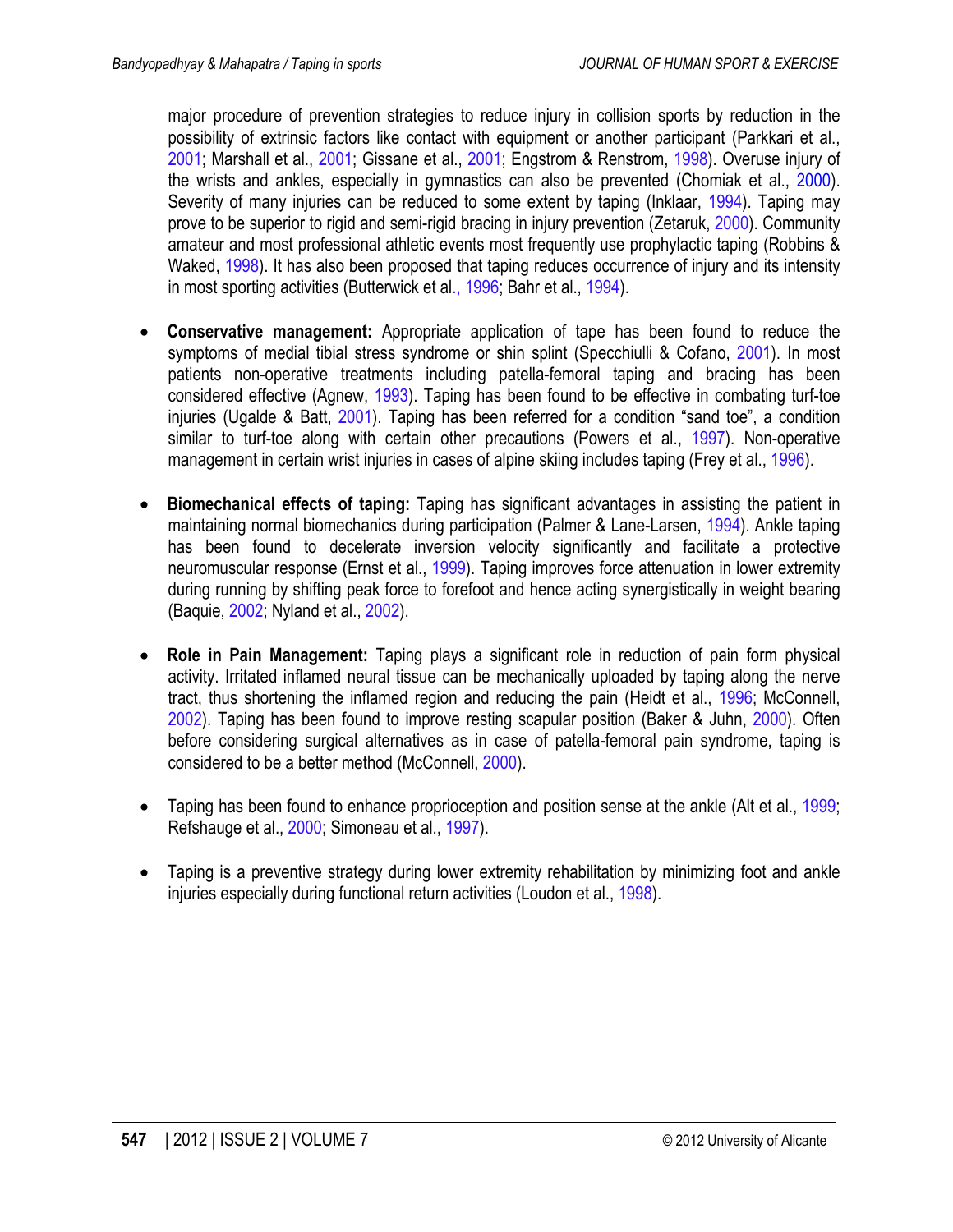<span id="page-4-0"></span>

| Name of<br><b>Technique</b>                                | <b>Common Injuries where used</b>                                                                                                                                                                                   | <b>Materials needed</b>                                         | Use of the technique                                                                                                                                                     |
|------------------------------------------------------------|---------------------------------------------------------------------------------------------------------------------------------------------------------------------------------------------------------------------|-----------------------------------------------------------------|--------------------------------------------------------------------------------------------------------------------------------------------------------------------------|
| <b>Ankle</b><br>taping                                     | Inversion sprains (Rolled ankle)                                                                                                                                                                                    | Heel and lace pads,<br>pre-wrap, Zinc oxide                     | Support and stabilization of<br>the ankle joint for inversion<br>sprains (Ferguson, 1973)                                                                                |
| <b>Wrist taping</b>                                        | Fall on outstretched hand,<br>contusions, chronic overuse<br>injuries (Carpal tunnel etc.)                                                                                                                          | Zinc oxide, tufskin                                             | Support, limiting movement at<br>the radiocarpal and midcarpal<br>joints                                                                                                 |
| <b>Thumbs</b><br>spica                                     | Jammed thumb (ball), fall on<br>hand (hyperflexion/extension)                                                                                                                                                       | Zinc oxide, tufskin,<br>ultralite                               | Support and restriction of<br>ROM in the MCP joint of the<br>first ray (thumb)                                                                                           |
| <b>Turf toe</b><br>taping                                  | Sudden stop, the foot slides<br>forward in the shoe, resulting in<br>compression of the MTP joint<br>and severe dorsiflexion of the<br>great toe (Common in sports<br>where athletes compete on<br>artificial turf) | Zinc oxide, tufskin                                             | Support to the ligaments of<br>the MTP joints and protection<br>to the articular surfaces                                                                                |
| <b>Finger</b><br>taping                                    | Jammed finger, sprains, return<br>to sports post-fracture                                                                                                                                                           | Zinc oxide (1/2" strip)                                         | Support and prevention of re-<br>injury of MCP and IP joints                                                                                                             |
| <b>Achilles</b><br>tendon<br>taping                        | Acute: sprinting,<br>jumping, (eccentric contraction)<br>Chronic: tendonitis, chronic<br>strains                                                                                                                    | Elastic tape, tufskin,<br>Zinc oxide, heel and<br>lace pads     | Limiting range of dorsiflexion<br>and decreasing tension on<br>the Achilles tendon. Mainly<br>used for chronic conditions or<br>during return to sports, post-<br>injury |
| <b>Hip spica</b><br>(Hip Flexor-<br><b>Tensor</b><br>wrap) | Overuse of hip flexor muscles,<br>muscle strains                                                                                                                                                                    | Double 6" tensor,<br>ultralite, zinc oxide<br>tape              | Limiting range of hip<br>extension, support to hip<br>flexor muscles and prevention<br>of injury.                                                                        |
| <b>Shoulder</b><br>spica<br>(Tensor<br>Wrap)               | Fall on outstretched arm,<br>reaching out for a tackle, contact                                                                                                                                                     | Double 6" tensor,<br>ultralite, zinc oxide<br>tape.             | Used for post-shoulder<br>dislocations<br>(return to sport post-<br>rehabilitative state)                                                                                |
| <b>Hamstring</b><br>tensor wrap                            | Hamstring strains and<br>contusions                                                                                                                                                                                 | Double 6" tensor,<br>ultralite zinc oxide,<br>foam pressure pad | Support to the hamstrings<br>and prevent re-injury,<br>compression and protection<br>of contusions.                                                                      |
| <b>AC</b> joint<br><b>RTS Taping</b>                       | Fall on outstretched arm, contact<br>sports, blow to top of shoulder<br>(shoulder depression)                                                                                                                       | Hypafix, leukotape,<br>foam padding                             | Stability to AC joint. It is used<br>in chronic conditions or after<br>AC joint has healed from a<br>sprain                                                              |

*Table 1. Use of different taping techniques with the corresponding needed materials along with the common cases of injury.*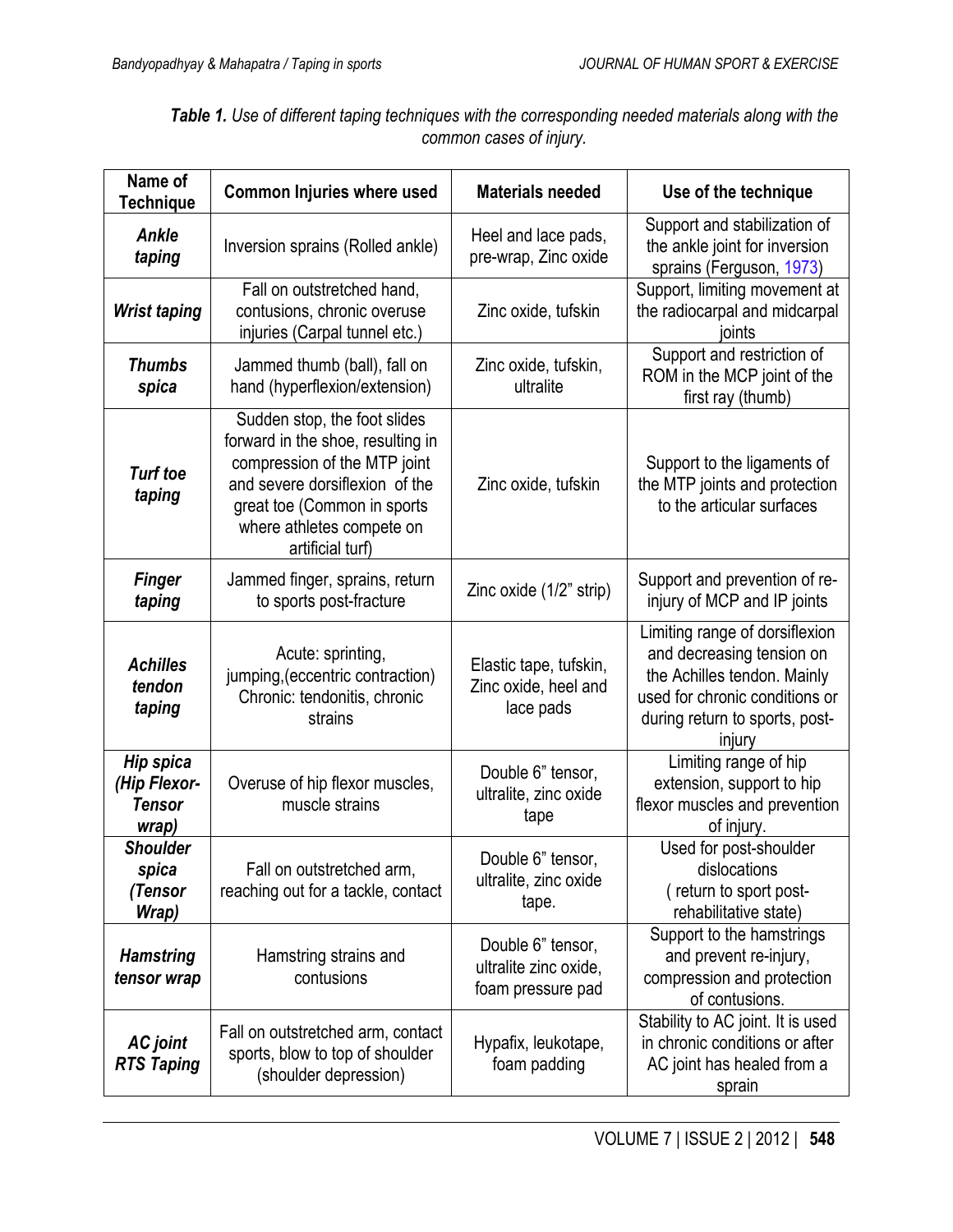# <span id="page-5-0"></span>*Efficacy or effectiveness of taping*

Taping has been found to be effective in cases of ankle, foot, hand and wrist injuries as well as appeared to be more valuable in rehabilitation than in prevention of knee and ankle injuries. After a brief duration (2-3 minutes) of motion, the stiffness exerted due to taping gradually decreases (Wojtys & Huston, [2001](#page-8-0)). It extends an enhanced mechanical support and proprioception to the ankle without any negative effects on body posture and equilibrium (Mascaro & Swanson, [1994](#page-7-0)). Best performance of taping is limited to dorsiflexion (Rooks, [1997;](#page-8-0) Cordova et al., [2000\)](#page-7-0). Adhesive tape has been found to be superior to cloth bandaging for supporting unstable ankles (Moss et al., [1993\)](#page-7-0).

Silicone rubber is effective for fabricating splints to protect stable injuries to hand and wrist (Canelon, [1995](#page-7-0); Jerosch et al., [1996](#page-7-0)). Taping has been found to be a protective and rehabilitative technique for digital injuries when combined with modified exercise schedules and stretching (Warme & Brooks, [2000\)](#page-8-0)

However, based on the current literatures, taping is a useful tool to the clinician in treating patellofemoral pain syndrome and does not seem to exacerbate the symptoms. Although the exact mechanism of the disease is often not completely known, but regardless of the choice of therapeutic intervention, it is important to thoroughly understand or speculate the mechanisms and causes of the patient's patellofemoral pain (Aminaka & Gribble, [2005\)](#page-6-0).

# *Kinesiology taping: a newer and modern approach of popular taping method*

Kinesiology tape provides athletes with a solution for working through minor injuries and recovering faster from major injuries. In addition, it can enhance endurance and performance during training sessions and matches, as well as accelerate recovery after intense exercise [\(http://www.athletictapeinfo.com/category/health-professionals/\)](http://www.athletictapeinfo.com/category/health-professionals/).

Unlike traditional athletic tape that is tight and restrictive, kinesiotape provides support without limiting range of motion. It is water resistant and breathable, and can be worn for up to 5 days, even through intense exercise, showering or swimming (http://www.athletictapeinfo.com/category/health-professionals/).

# *What makes kinesiology taping such a great fit for Airrosti?*

- The improved lymphatic drainage will help minimize swelling and bruising of the treated tissues.
- The enhanced blood flow to the injured tissues supports more rapid healing.
- The lifting action of the tape on the skin decreases pressure on pain receptors, making both the injury and the effects of the treatment less painful.
- Kinesiology tape provides support for injured muscles or joints while still allowing a full, healthy range of movement, an important component in rehab.

Kinesiology taping is an ideal modality for use in chiropractic settings that interplays between the body's neurological system, muscular system and its structural and fascial frameworks. Effective kinesiology taping involves all of these systems, allowing chiropractors to quickly grasp the principles and techniques for applying kinesiology tape.

# *Disadvantages of taping*

Athletic taping has been considered by some scientists of having some disadvantages.

• Though not reliably proven, yet it is speculated that taping decreases the muscular strength of the involved area and leads to less electro-myographic activity and reduction in muscle action (Hopper et al., 1999).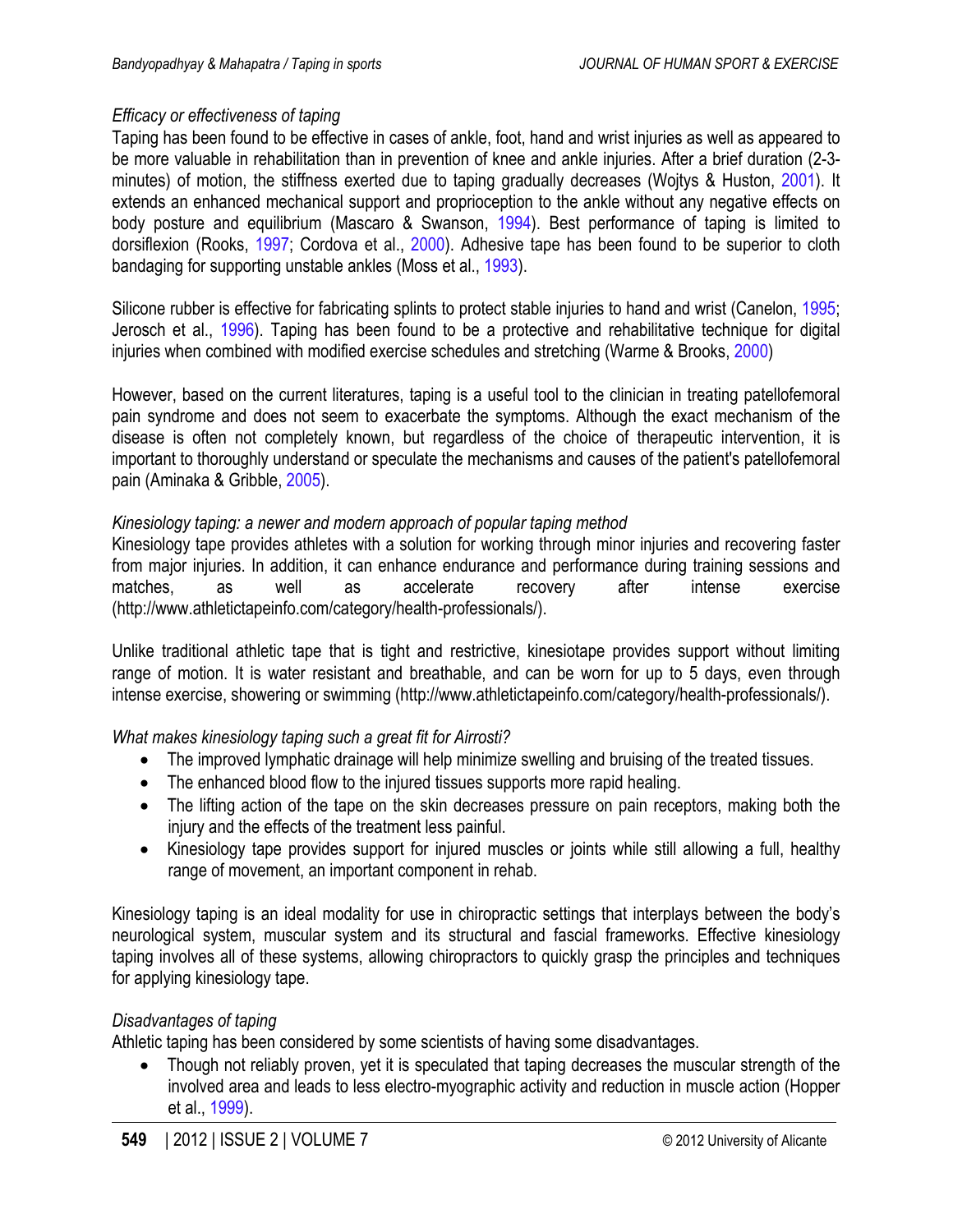- <span id="page-6-0"></span>• The athletes have a tendency of developing psychological dependence on the external support (Birrer and Poole, 2004).
- Incorrect application of tape by unskilled persons might predispose the athlete to injury or cause severe blisters (Gissane et al., [2001\)](#page-7-0).
- Taping is comparatively more expensive than other injury prevention techniques like bracing etc. (Birrer and Poole, 2004).

# *Precautions to taping*

Taping should be done under strict guidance of an expert and should not be applied under the following circumstances:

- Injuries requiring more than tape can provide
- When taping excessively restricts the ROM of a joint predisposing the athlete to further injury
- Inflammation
- Taping of lacerations, abrasions, blisters
- Allergic reactions to tape or adherence and bandage

# **CONCLUSION**

Athletic Taping has been found to have both advantages and certain disadvantages. According to some scientists it is more of a boon to the athletes as a part of their post-injury rehabilitation and to others it is a mere burden which reduces the capability and intensity of performance of the athlete. Nonetheless it is widely famous and common in use among majority of athletes for various of its advantages as stated earlier and it still remains a question as to whether it is a boon or a burden.

# **REFERENCES**

- 1. AGNEW PS. Taping of the foot and ankle for Korean karate. *J Am Podiatr Med Assoc.* 1993; 83:534-6. [\[Abstract\]](hhttp://www.ncbi.nlm.nih.gov/pubmed/7904644) [\[Back to text\]](#page-3-0)
- 2. ALT W, LOHRER H, GOLLHOFER A. Functional Properties of additional ankle taping: neuromuscular and mechanical effects before and after exercise. *Foot Ankle Int.* 1999; 20:238-245. [\[Abstract\]](http://www.ncbi.nlm.nih.gov/pubmed/10229280) [[Back to text](#page-3-0)]
- 3. AMINAKA N, GRIBBLE PA. A systemic review of the effects of therapeutic taping on patellofemoral pain syndrome. *J Athletic Train.* 2005; 40:341-351. [\[Abstract\]](http://www.ncbi.nlm.nih.gov/pmc/articles/PMC1323297/) [\[Back to text](#page-1-0)]
- 4. BAHR R, KARLSEN R, LIAN O, OVREBO RB. Incidence and Mechanisms of acute ankle inversion injuries in volley ball. *Am J Sports Med.* 1994; 22:595-600. doi[:10.1177/036354659402200505](http://dx.doi.org/10.1177/036354659402200505) [\[Back to text\]](#page-3-0)
- 5. BAKER MM, JUHN MS. Patellofemoral pain syndrome in the female athlete. *Clin Sports Med.* 2000; 19:315-329. doi[:10.1016/S0278-5919\(05\)70206-4](http://dx.doi.org/10.1016/S0278-5919(05)70206-4) [\[Back to text\]](#page-3-0)
- 6. BAQUIE P. Lower Limb Taping. *Aust Fam Physician.* 2002; 31:451-452. [\[Abstract\]](http://www.ncbi.nlm.nih.gov/pubmed/12043550) [[Back to text](#page-3-0)]
- 7. BIRRER RB, POOLE B. General Principles, Specifics for the Ankle, Taping of Sports Injuries: Review of a Basic Skill. *J Musculoskel Med.* 2004; 21:197-211. [[Back to text](#page-1-0)]
- 8. BUTTERWICK DJ, NELSON DS, LAFAVE MR, MEEUWISSE WH. Epidemiological analysis of injury in one year of Canadian professional rodeo. *Clin J Sports Med.* 2004; 6:171-177. doi[:10.1097/00042752-199607000-00006](http://dx.doi.org/10.1097/00042752-199607000-00006) [\[Back to text\]](#page-3-0)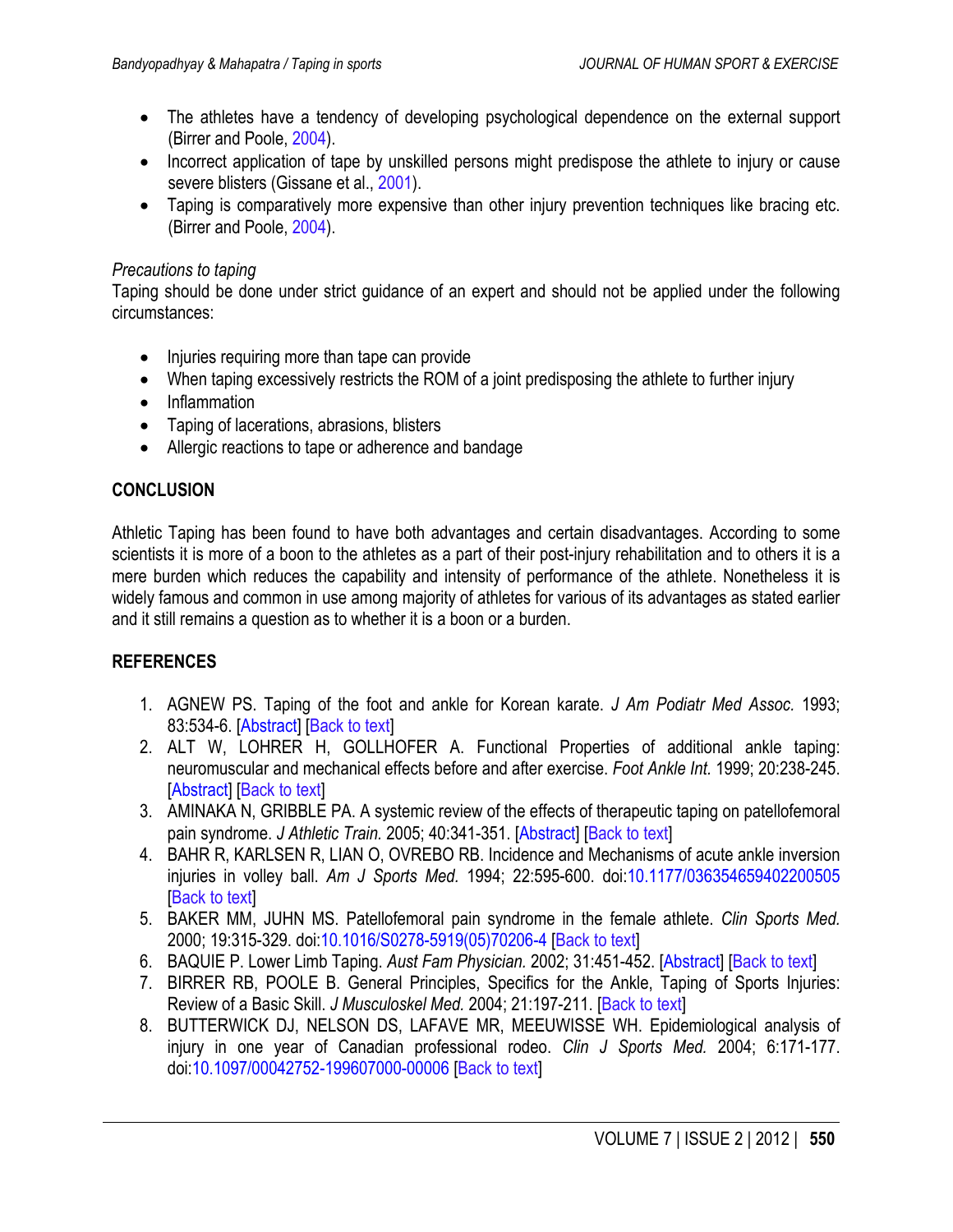- <span id="page-7-0"></span>9. CANELON MF. Silicone rubber splinting for athletic hand and wrist injuries. *J Hand Ther.* 1995; 8:252-257. doi[:10.1016/S0894-1130\(12\)80117-7](http://dx.doi.org/10.1016/S0894-1130(12)80117-7) [\[Back to text\]](#page-5-0)
- 10. CARTWRIGHT LA, PITNEY WA. Athletic Training for Student Assistants. Human Kinetics, USA; 1999. [\[Back to text](#page-2-0)]
- 11. CHOMIAK J, JUNGE A, PETERSON L, DVORAK J. Severe Injuries in Football players. Influencing Factors. *Am J Sports Med.* 2000; 28:S58-S68. [\[Abstact\]](http://www.ncbi.nlm.nih.gov/pubmed/11032109) [[Back to text\]](#page-3-0)
- 12. CORDOVA ML, INGERSOLL CD, LEBLANC MJ. Influence of ankle support on joint range of motion before and after exercise: a meta-analysis. *J Orthop Sports Phys Ther.* 2000; 30(4):170- 177. [\[Abstract\]](http://www.ncbi.nlm.nih.gov/pubmed/10778794) [[Back to text](#page-5-0)]
- 13. ENGSTROM BK, RENSTROM PA. How can injuries be prevented in the World cup Soccer athlete? *Clin Sports Med.* 1998; 17:755-768. [\[Abstract\]](http://www.ncbi.nlm.nih.gov/pubmed/9922899) [[Back to text](#page-3-0)]
- 14. ERNST GP, KAWAGUCHI J, SALIBA E. Effect of patellar taping on knee kinetics of patients with patellofemoral pain syndrome. *J Orthop Sports Phys Ther.* 1999; 29:661. [\[Abstract\]](http://www.ncbi.nlm.nih.gov/pubmed/10575643) [\[Back](#page-1-0) to text]
- 15. FERGUSON AB. The Case against ankle Taping. *Am J Sports Med.* 1973; 1:46-47. doi[:10.1177/036354657300100213](http://dx.doi.org/10.1177/036354657300100213) [[Back to text](#page-4-0)]
- 16. FREY C, ANDERSEN GD, FEDER KS. Plantarflexion injury to the metatarsophalangeal joint ("sand toe"). *Foot Ankle Int.* 1996; 17:576-581. [\[Abstract\]](http://www.ncbi.nlm.nih.gov/pubmed/8886789) [\[Back to text](#page-3-0)]
- 17. GARRETT WE, KIRKENDALL DT, SQUIRE DL. *Principles and practice of primary care sports medicine*. Lippincott Williams and Wilkins: Philadelphia, 2001. [[Back](#page-1-0) to text]
- 18. GISSANE C, WHITE J, KERR K, JENNINGS D. An Operational Model to Investigate contact Sports Injuries. *Med Sci Sports Exerc.* 2001; 3:1999-2003. doi[:10.1097/00005768-200112000-](http://dx.doi.org/10.1097/00005768-200112000-00004) [00004](http://dx.doi.org/10.1097/00005768-200112000-00004) [[Back to text\]](#page-1-0)
- 19. HEIDT RS JR, DORMER SG, CAWLEY PW, SCRANTON PE JR, LOSSE G, HOWARD M. Differences in friction and torsional resistance in athletic shoe-surface interfaces. *Am J Sports Med.*  1996; 24:834-842. doi[:10.1177/036354659602400621](http://dx.doi.org/10.1177/036354659602400621) [\[Back to text\]](#page-3-0)
- 20. INKLAAR H. Soccer injuries II. Aetiology and Prevention. *Sports Med.* 1994; 18:81-93. doi[:10.2165/00007256-199418020-00002](http://dx.doi.org/10.2165/00007256-199418020-00002) [\[Back to text\]](#page-1-0)
- 21. JEROSCH J, THORWESTERN L, BORK H, BISCHOF M. Is prophylactic bracing of the ankle cost effective? *Orthoped.* 1996; 19:405-414. [\[Abstract\]](http://www.ncbi.nlm.nih.gov/pubmed/8727334) [[Back to text](#page-5-0)]
- 22. LOUDON JK, GOIST HL, LOUDON KL. Genu recurvatum syndrome. *J Orthop Sports Phys Ther.*  1998; 27:361-367. [\[Abstract\]](http://www.ncbi.nlm.nih.gov/pubmed/9580896) [\[Back to text\]](#page-3-0)
- 23. MARSHALL SW, WALLER AE, LOOMIS DP, FEEHAN M, CHALMERS DJ, BIRD YN, et al. Use of Protective equipment in a Cohort of Rugby players. *Med Sci Sports Exerc.* 2001; 33:2131-2138. doi[:10.1097/00005768-200112000-00024](http://dx.doi.org/10.1097/00005768-200112000-00024) [\[Back to text\]](#page-3-0)
- 24. MASCARO TB, SWANSON LE. Rehabilitation of the foot and ankle. *Orthop Clin North Am.* 1994; 25:147-160. [\[Back to text](#page-5-0)]
- 25. MCCONNELL J. A novel approach to pain relief: pre-therapeutic exercise. *J Sci Med Sport.* 2000; 3:325. doi[:10.1016/S1440-2440\(00\)80041-9](http://dx.doi.org/10.1016/S1440-2440(00)80041-9) [\[Back to text](#page-3-0)]
- 26. MCCONNELL J. Racalcitrant chronic low back and leg pain--a new theory and different approach to management. *Man Ther.* 2002; 7:183-192. doi[:10.1054/math.2002.0478](http://dx.doi.org/10.1054/math.2002.0478) [\[Back to text](#page-3-0)]
- 27. MOSS CL, GORTON B, DETERS S. A comparison of prescribed rigid orthotic devices and athletic taping support used to modify pronation in runners. *J Sport Rehabil.* 1993; 2:179-188. [\[Abstract\]](http://journals.humankinetics.com/jsr-back-issues/jsrvolume2issue3august/acomparisonofprescribedrigidorthoticdevicesandathletictapingsupportusedtomodifypronationinrunners)  [\[Back to text\]](#page-5-0)
- 28. NYLAND JA, ULLERY LR, CABORN DN. Medical patellar taping changes the peak plantar force location and timing of female basketball players. *Gait Posture.* 2002; 15:146-152. doi: [10.1016/S0966-6362\(01\)00145-X](http://dx.doi.org/10.1016/S0966-6362(01)00145-X) [[Back to text\]](#page-1-0)